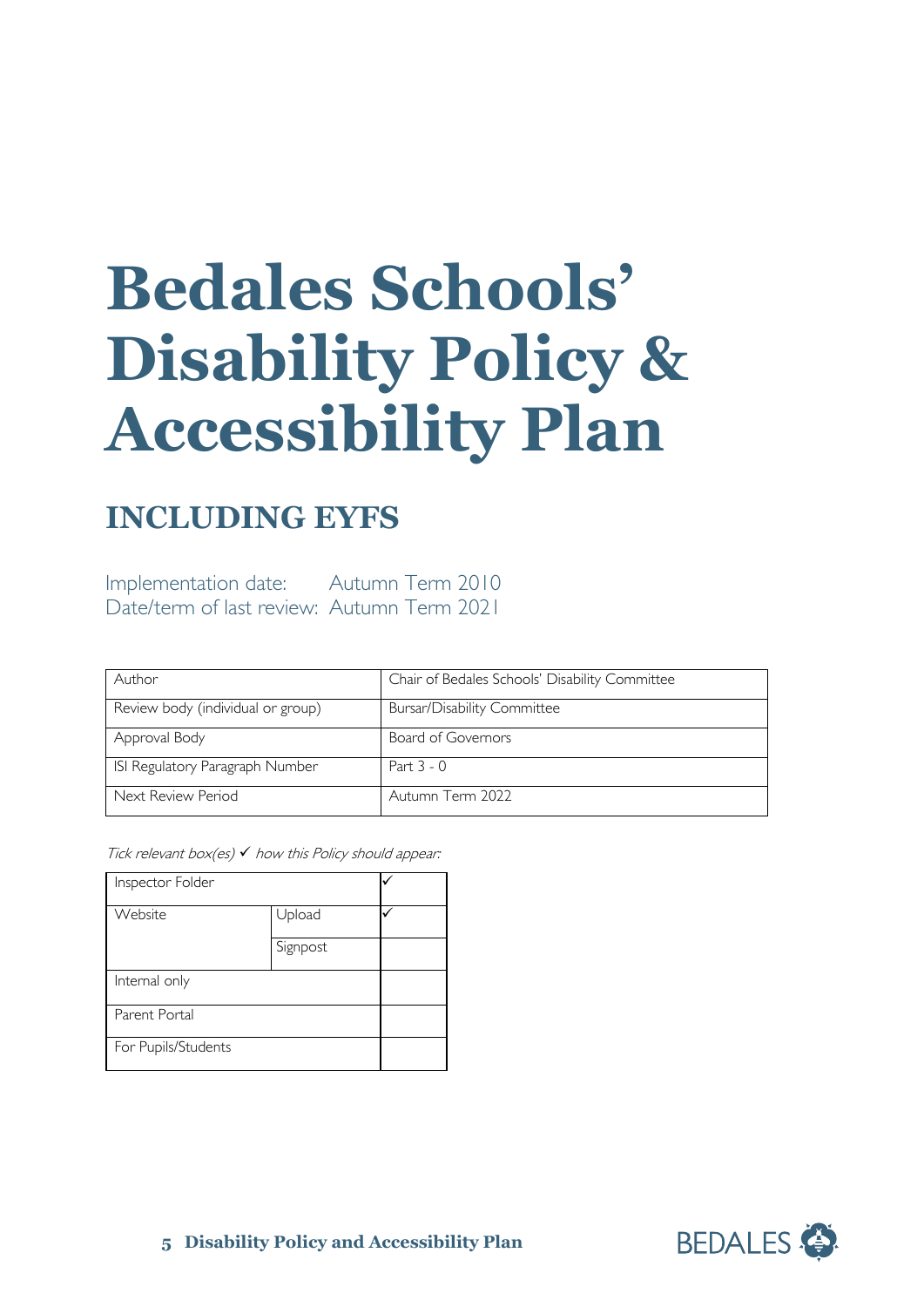## **Bedales Schools' Disability Policy and Accessibility Plan**

#### Bedales Schools Disability Policy (updated 2020)

#### Bedales Schools comply with the requirements of the Equality Act (2010):

- Not to treat disabled pupils less favourably
- To make reasonable adjustments to ensure disabled pupils are not at a substantial disadvantage
- To draw up plans to show how, over time, Bedales Schools will increase access to education for disabled pupils (see Accessibility Plan)
- To comply with the Equality Act
- To prepare, publish, implement and report on an Accessibility Plan.

#### Admissions

We are a selective school and we welcome all students who can make the most of the opportunities we offer and flourish in the caring environment of Bedales Schools. Admission to the school depends upon a prospective pupil meeting the admissions criteria and the school must also feel reasonably sure that it will be able to educate and develop the prospective pupil to the best of his or her potential and in line with the general standards achieved by the pupil's peers. This is so that there is every chance that he/she will have a complete, happy and successful school career and emerge a confident, well-educated and well-rounded adult with a good prospect of a satisfying life. These criteria must continue to be met throughout the pupil's time at the school.

The school's policy is to apply these criteria to all pupils and potential pupils regardless of any disability of which it is aware, subject to its obligation to make "reasonable adjustments" under the Equality Act.

The school asks parents to complete a disability form for prospective pupils at the time of application. In assessing any pupil or prospective pupil the school may take such advice and require such assessments as it regards appropriate. Subject to this, the school will be sensitive to any requests for confidentiality. The school cannot guarantee to make provision for the disability of a pupil if that disability has not been disclosed on the appropriate form. We advise parents of children with physical disabilities, or hearing or visual impairments, to discuss their child's requirements with Bedales Schools before he/she sits the entrance examination so that we can make adequate provision. Parents should provide a copy of an appropriate specialist report, such as a medical report, or psychological report to support any request for exam access arrangements.

#### Physical accessibility

One of the main problems the school has (in common with many other schools) is its layout, which covers a wide area and consists of many separate and some historic and even listed buildings of several storeys and without lifts. Another is the system, again common to many schools, of having fixed classrooms for each subject, based on the valid grounds of having all the facilities for one subject in one place. This requires pupils to go from classroom to classroom, often up steps or stairs in buildings without lifts.

The boarding facilities pose similar difficulties to a greater degree. It is not hard to conclude that any pupil with impaired mobility may be put at a disadvantage by these challenges, if not prohibited altogether from access to some of the educational and other facilities the school offers. Nor can these matters be remedied in any substantial way by reasonable adjustments short of making major alterations to physical features of the school at prohibitive cost. Recently, significant alterations have improved physical access to some of the boarding facilities, and Bedales Schools are committed to a programme of continuous improvement, but the fruition of long-term plans can only go some way to ameliorate the position. It must also be understood

#### **2 Disability Policy and Accessibility Plan**

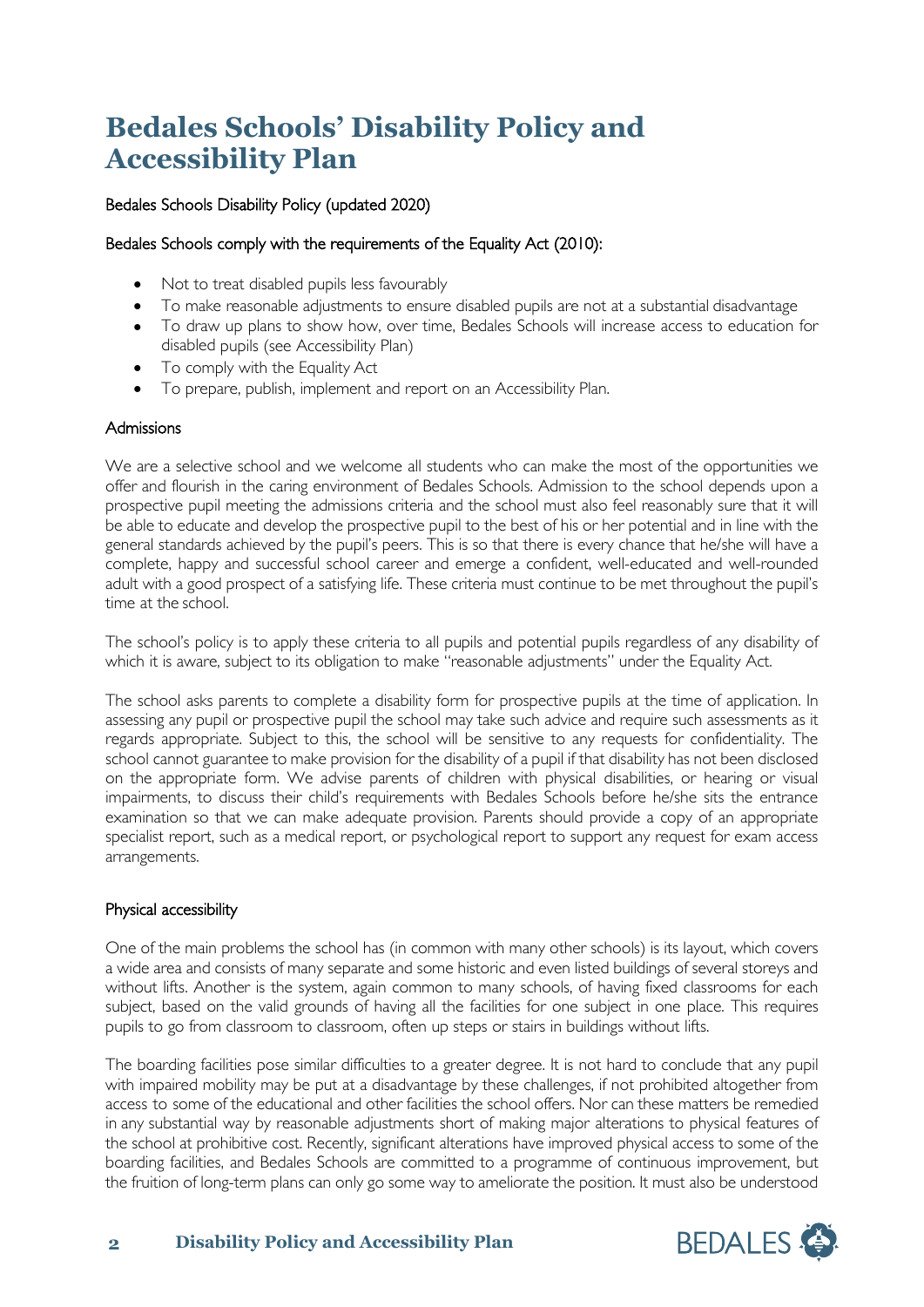that the acceptance of a place for entry at Dunannie (Bedales pre-prep school), where the majority of facilities are accessible on one floor level, does not necessarily mean that provision can be made at Dunhurst (Bedales prep school) or at Bedales seniorschool.

Parents and prospective parents of students with disabilities may wish to obtain copies of Bedales Schools' Accessibility Plan from the web site. This shows the ways in which we plan to make our buildings progressively more accessible to disabled children, parents and visitors. Bedales Schools have an active monitoring policy and will do its best to make adjustments to take account of an individual pupil's needs within the constraints imposed by its historic buildings on a scattered site. As our buildings are upgraded we are introducing facilities for wheelchair users and hearing loops where this is practicable.

The School will take every care in anticipating the needs of an individual by making reasonable adjustments. The School has a Disability Policy Review Committee (DPRC) which is chaired by the Head of Learning Support, Bedales School, and includes the Bursar, Head of Estates and Facilities and Learning/Academic Support representatives from the Three Schools and may co-opt additional members whose expertise in any field would be of assistance.

#### The Disability Policy Review Committee meets to:

- Review the school's policies, procedures and facilities as they are likely to affect pupils and prospective pupils who are disabled;
- Make recommendations with a view to improving the accessibility of education in its many aspects to pupils or prospective pupils with disabilities by means of reasonable adjustments and by planning for the future;
- Review and update the Disability Policy and Accessibility Plan at least every year.

#### The Health Centre

Bedales Schools have a modern, fully staffed Health Centre which is open during School Hours so that qualified help can be summoned immediately. At other times each boarding house has a qualified matron on duty. The school doctors hold 2 surgeries a week at Bedales; appointments can be made at other times at the Swan Surgery in Petersfield. The Health Centre team is always happy to discuss any pupil's health problems, as well as the management of any medical condition, with parents.

#### Staff Training

Our teaching staff receive training on the learning needs of pupils with special education needs and disabilities. Teaching and support staff receive training about working with disabled pupils when appropriate.

#### Bedales Schools Accessibility Plan

Bedales Schools comply with the Equality Act 2010 in making every effort to increase accessibility for disabled pupils. The Accessibility Plan (below) has been written in order to support the School's efforts to fulfil this aim as part of this duty.

Bedales Schools aims to increase accessibility for all disabled people who use our facilities: Young people and adults, as pupils, employees, governors, parents, carers and other members of the community who might use school premises for leisure or other activities.

How we do this is recorded in a number of policies including:

- Disability Policy
- Learning Support Policy (Bedales) SEN Policy (Dunhurst/Dunannie)
- Bullying Policy



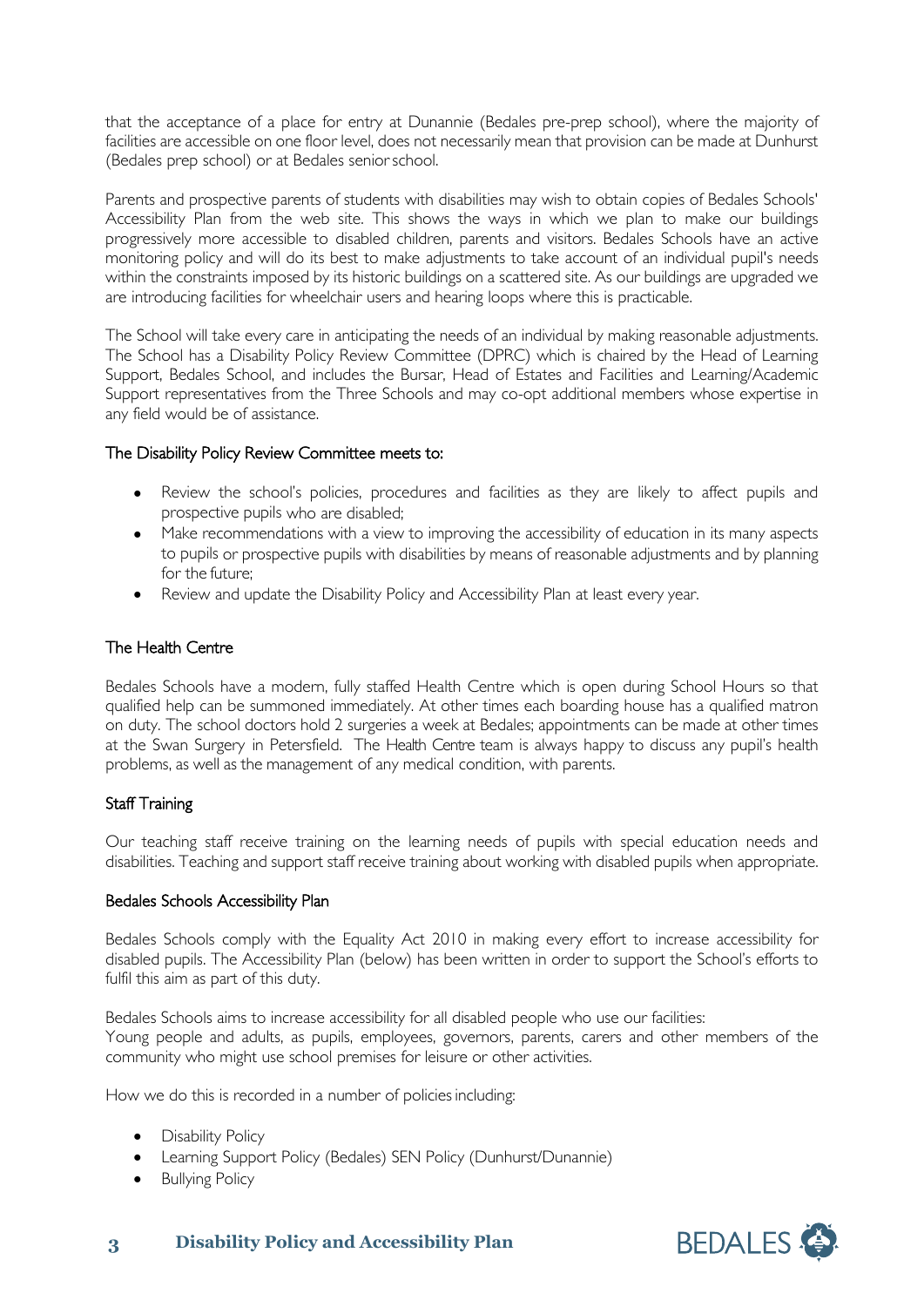- Medical Policy
- **Employment Policy**

The first three documents describe Bedales School's policy for promoting equal opportunities for disabled pupils and pupils with learning difficulties; the fourth policy includes provision for pupils with medical needs. The fifth policy relates to staff employed by Bedales.

The Accessibility Plan is a practical tool for implementing the Schools' policies to give access to disabled pupils and to pupils with learning difficulties. It is therefore an important adjunct to the Bedales Schools' Disability Policy and is linked to our provision for Special Educational Needs and Disabilities policies, which identify how we support pupils with disabilities in each school and how they access the curriculum. The accessibility plan identifies the actions Bedales Schools is taking to promote:

- Increasing access for disabled people to the school curriculum.
- Improving access to the physical environment of schools.
- Improving the delivery of information to disabled people.

As of September 2021, Bedales has no students with Statements or Education Health and Care Plans (EHCPs). There are 97 students having individual support for special educational needs and disabilities and approximately 100 others being monitored. The predominant area of need at Bedales is Cognition and Learning, with other areas of need being Communication and Interaction, Sensory and/or Physical difficulties and Social, Emotional and Mental Health Difficulties.

At Dunhurst there are three pupils with an EHCP. There are 10 pupils being monitored, and 47 students having Learning Support. The predominant area of need is Cognition and Learning (Dyslexia/Dyspraxia) with other areas of need being Social, Emotional and Communication Difficulties (ASD) ADHD, and Physical difficulties (2 students with Visual/Hearing Impairment).

At Dunannie there are no students with Statements or EHCPs. There are 11 children being monitored, 13 children having small group intervention and 5 children having one to one support. The predominant area of need at Dunannie is Communication and Language (Speech, Language and Communication) with other areas of need being Cognition and Learning, (Literacy and Maths), Social, Emotional difficulties and Sensory Needs.

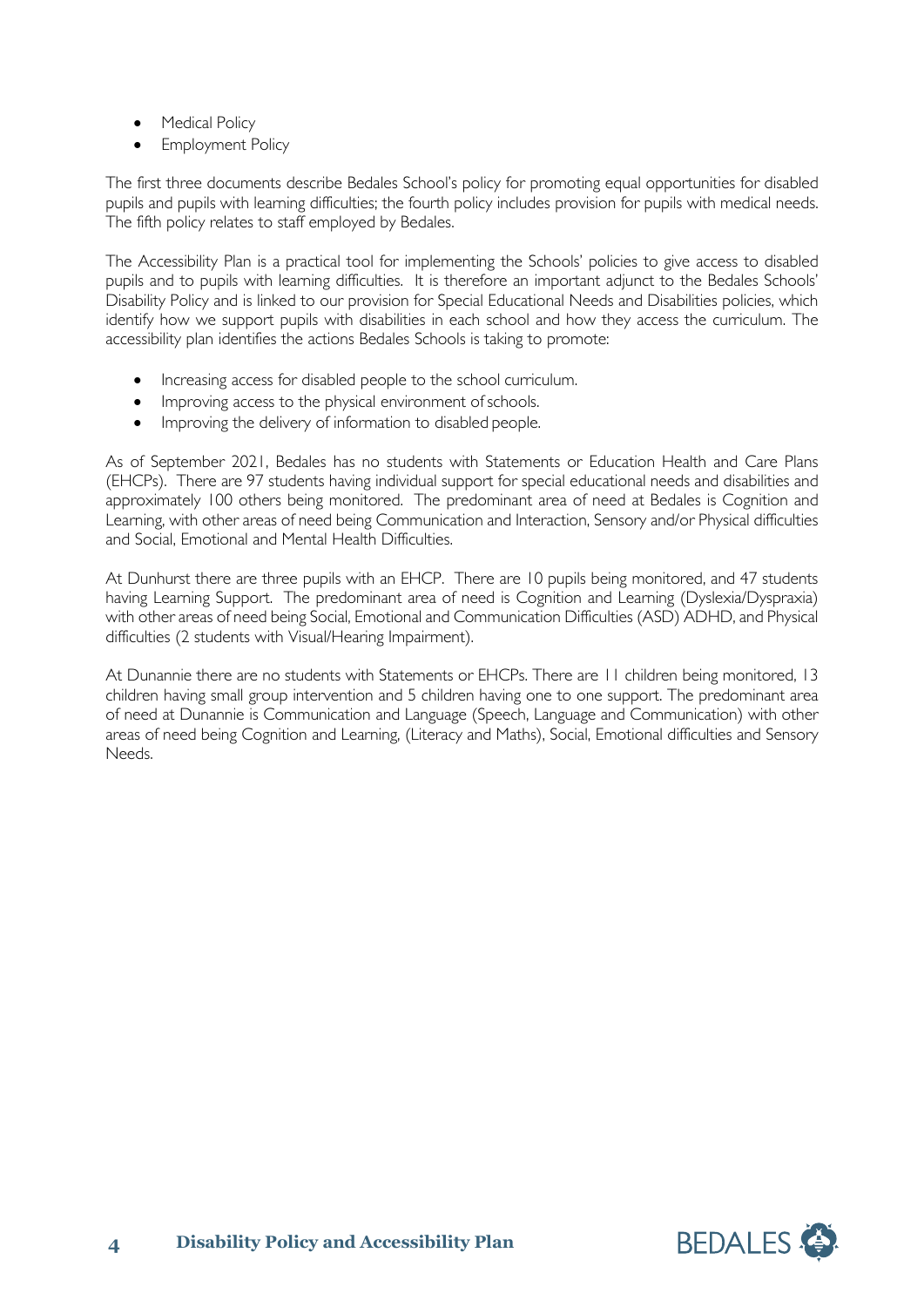| Outline Accessibility Plan for Bedales School<br>Action Plan 2021-2024    |                                                                                                                                 |                                                                                          |                                    |                                |                |                      |  |
|---------------------------------------------------------------------------|---------------------------------------------------------------------------------------------------------------------------------|------------------------------------------------------------------------------------------|------------------------------------|--------------------------------|----------------|----------------------|--|
| Item                                                                      | Reason                                                                                                                          | Responsibility                                                                           | Priority<br><b>Status</b><br>L/M/H | Current<br><b>Status</b>       | Target<br>Date | Comments<br>Oct 2021 |  |
| Site inspection to<br>review physical access<br>to all existing buildings | to ensure safety and<br>accessibility for all<br>to inform decision re further<br>items to be included in this 3-<br>year plan. | Head of Estates<br>and Facilities in<br>collaboration<br>with Health &<br>Safety Manager | High                               | New item                       | Easter<br>2022 |                      |  |
| Improvement of steps<br>at Dunhurst                                       | to ensure safety and<br>accessibility for all, and in<br>particular for those with a visual<br>impairment.                      | Head of Estates<br>and Facilities in<br>collaboration<br>with Health &<br>Safety Manager | High                               | Item C/F from previous<br>plan | Dec 2021       |                      |  |
| Provide ramp access<br>at Dunhurst where<br>necessary                     | to ensure safety and<br>accessibility and especially to<br>The Well                                                             | Head of Estates<br>and Facilities in<br>collaboration<br>with Health &<br>Safety Manager | High                               | Item C/F from previous<br>plan | Sept 2022      |                      |  |
| Review and update<br>maps                                                 | To ensure everyone has<br>reference to an up to date,<br>clearly labelled map of the<br>site.                                   | Facilit<br>ies                                                                           | High                               | New item                       | Nov 2021       |                      |  |

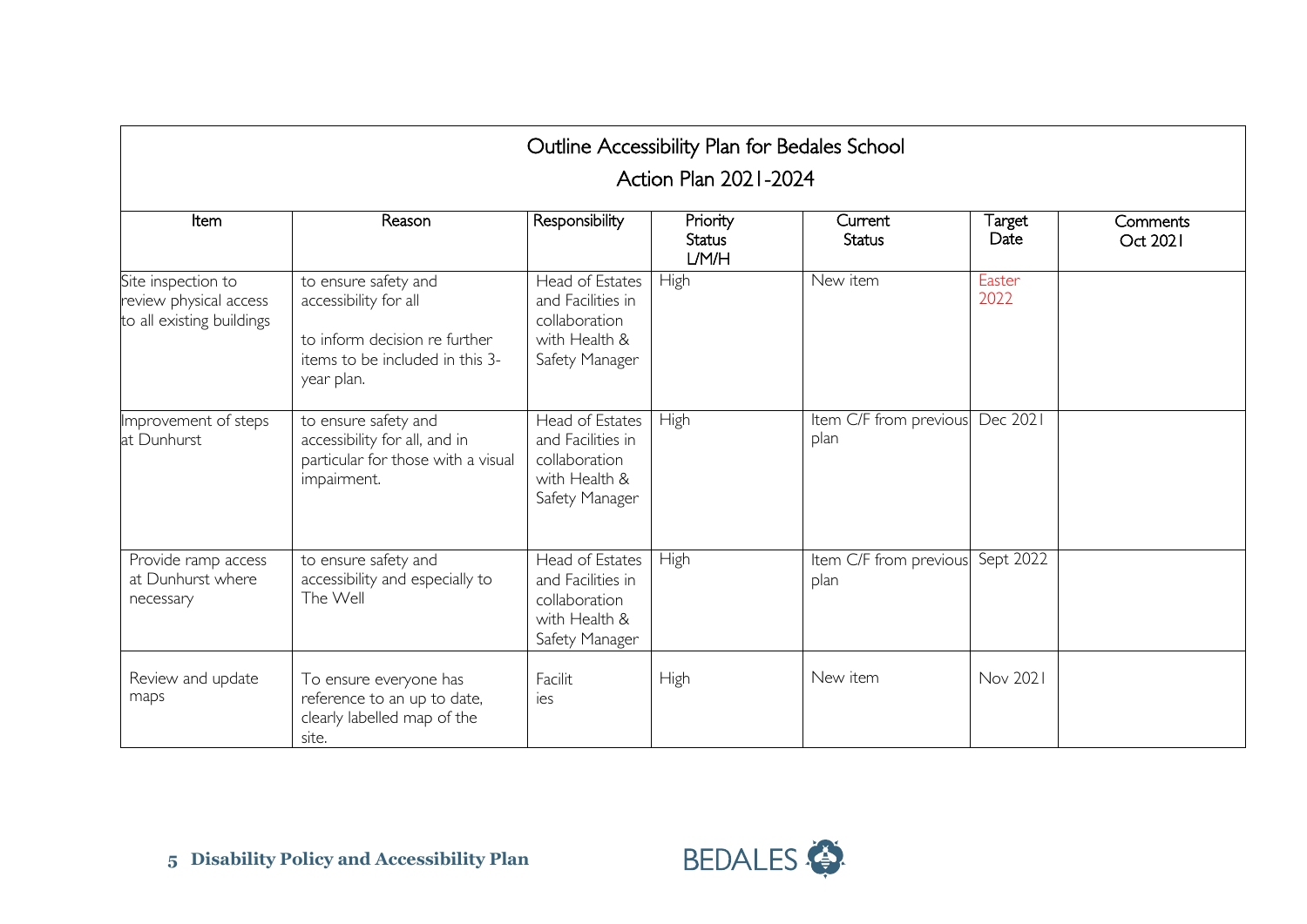| Outline Accessibility Plan for Bedales School                                                                |                                                                                                                                                                |                                                                  |                                    |                                                                                                      |                |                                                                                                     |  |  |
|--------------------------------------------------------------------------------------------------------------|----------------------------------------------------------------------------------------------------------------------------------------------------------------|------------------------------------------------------------------|------------------------------------|------------------------------------------------------------------------------------------------------|----------------|-----------------------------------------------------------------------------------------------------|--|--|
| Action Plan 2021-2024                                                                                        |                                                                                                                                                                |                                                                  |                                    |                                                                                                      |                |                                                                                                     |  |  |
| <b>Item</b>                                                                                                  | Reason                                                                                                                                                         | Responsibility                                                   | Priority<br><b>Status</b><br>L/M/H | Current<br><b>Status</b>                                                                             | Target<br>Date | Comments<br>Oct 2021                                                                                |  |  |
| Fit/service hearing<br>loops to SLT, Theatre,<br>Main Reception,<br>Dunhurst, Dunannie<br>Reception and Quad | To provide a quality<br>experience for those with<br>impaired hearing                                                                                          | Head of Estates<br>and Facilities                                | Medium                             | C/F Fitted in the Quad,<br>Orchard,<br>Dunhurst and<br>Dunannie - last<br>service 2017 - chase<br>up |                |                                                                                                     |  |  |
| Provide ramp<br>entrance to old Drama<br>Studio                                                              | The current ramp is steep owing<br>to the location of the entrance<br>but<br>can be improved to provide a<br>better gradient and a different<br>final location | Head of School<br>Bursar<br>Head of<br>Estates and<br>Facilities | Medium                             | C/F Include proper<br>ramp access in<br>refurbishment of<br>building                                 | Sept 2023      | A more significant<br>refurbishment of this<br>building is planned and this<br>would address access |  |  |
| Install a ramp at<br>entrance to Bedales<br>music block                                                      | To allow unobstructed access<br>to all music areas                                                                                                             | Bursar<br>Head of Estates<br>and Facilities                      | High                               | C/F. Reviewed Oct 19<br>and can do                                                                   |                |                                                                                                     |  |  |

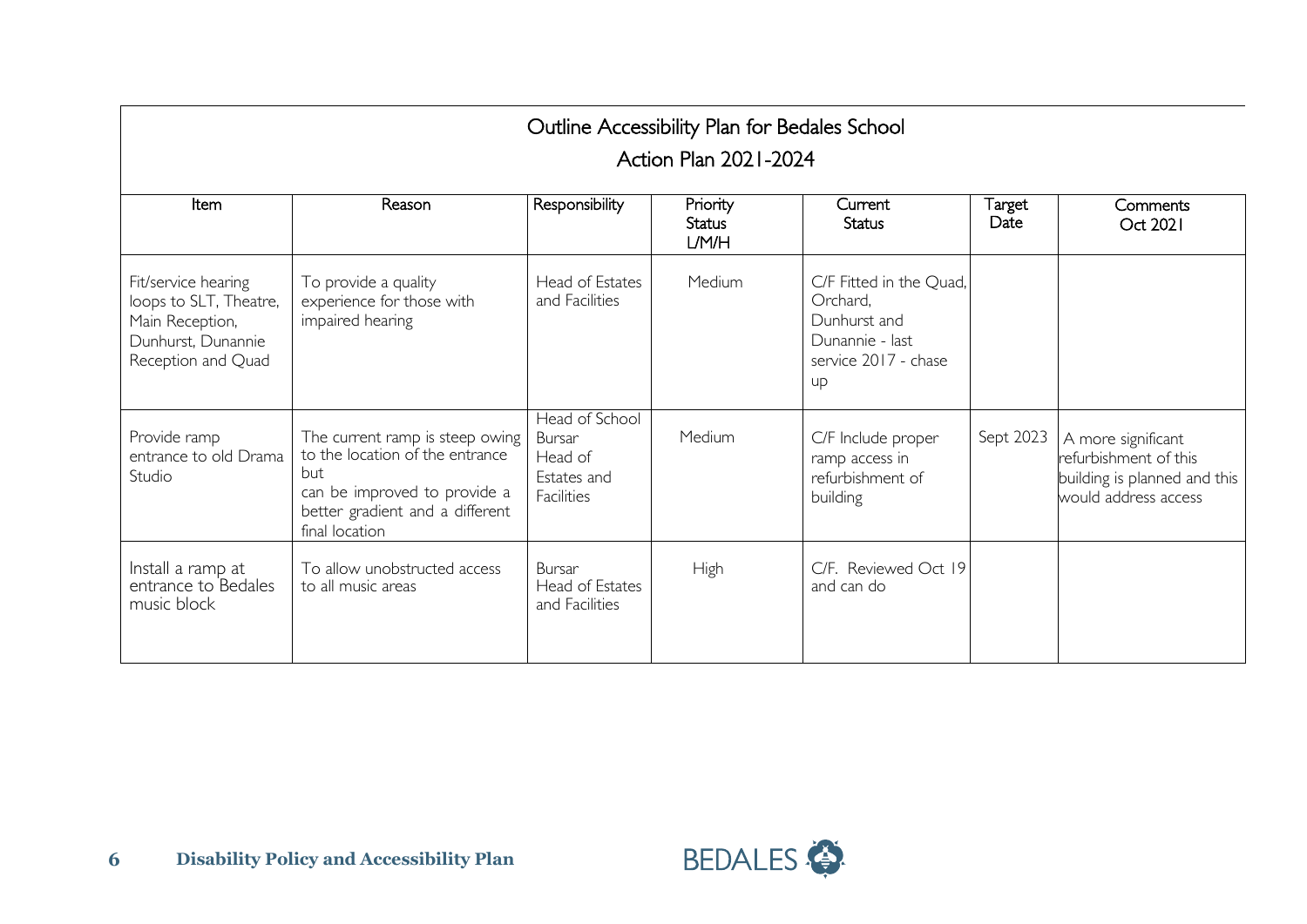### APPENDIX Outline Accessibility Plan for Bedales School Action Plan 2019 – 2021

#### Reviewed and ended October 2021. Items ongoing carried forward

| Item                                                                           | Reason                                                                                                                                                                                                     | Responsibility                              | Priority<br><b>Status</b><br>L/M/H | Current<br><b>Status</b>                        | <b>Target Date</b>  | Comments<br>Oct 2021                                                                                     |
|--------------------------------------------------------------------------------|------------------------------------------------------------------------------------------------------------------------------------------------------------------------------------------------------------|---------------------------------------------|------------------------------------|-------------------------------------------------|---------------------|----------------------------------------------------------------------------------------------------------|
| Review Physical<br>Access to all existing<br>buildings                         | To ensure access and egress<br>has been considered to all of<br>our buildings and a plan<br>developed to improve the<br>accessibility where practical to<br>do so and a timeline for these<br>improvements | Head of Estates<br>and Facilities           | High                               | Completed 2019                                  | Next review<br>2021 | $C/F$ to<br>establish items<br>for new AP.                                                               |
| Bedales - Provide a<br>wheelchair access to<br>the Memorial Library            | To enable suitable access to<br>The Grade   Listed Memorial<br>Library.                                                                                                                                    | Head of Estates<br>and Facilities           | High                               | Costs sought<br>for step lifts.                 | Summer 2021         | Cost remains<br>prohibitive and<br>project infeasible<br>without adversely<br>affecting the<br>building. |
| Review external<br>signage across the<br>Three Schools                         | To provide clear direction<br>around the campus avoiding<br>unsuitable areas                                                                                                                               | Head of School<br><b>Bursar</b><br>SEN team | High                               | Progressing well                                | Summer 2020         | Complete.                                                                                                |
| Review and update<br>maps showing<br>Accessibility routes<br>around the Estate | Sign in reception and map<br>detailing disabled facilities and<br>access                                                                                                                                   | Facilities                                  | <b>High</b>                        | Maps obtained<br>to distribute to<br>receptions | Oct 2019            | C/F<br>Major changes<br>have taken place.<br>New map to be<br>created and issued.                        |

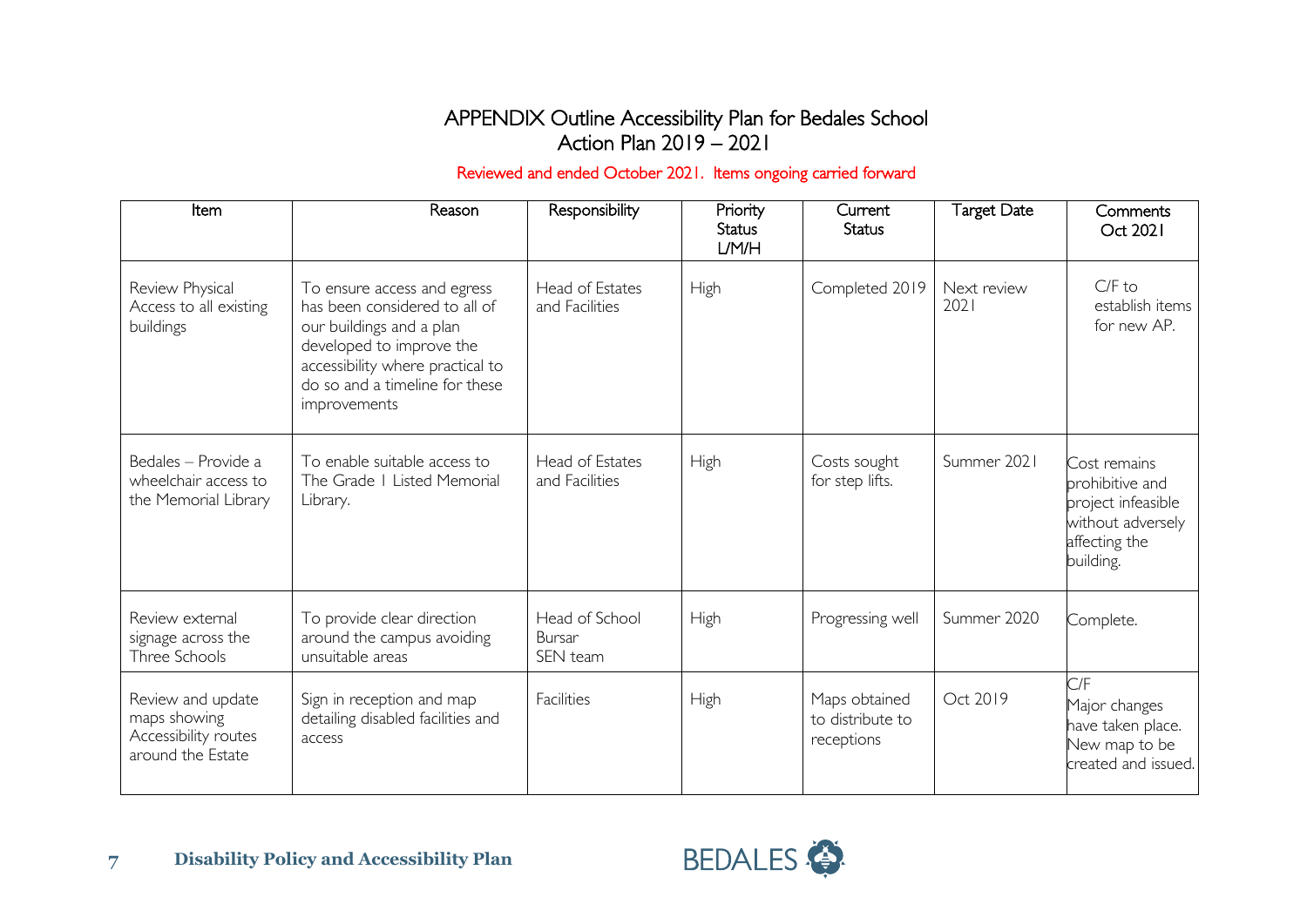| Item                                                                                                          | Reason                                                                                                                                                       | Responsibility                                                              | Priority<br><b>Status</b><br>L/M/H | <b>Current Status</b>                                                                                                      | <b>Target Date</b> | Comments<br>Oct 2021                                     |
|---------------------------------------------------------------------------------------------------------------|--------------------------------------------------------------------------------------------------------------------------------------------------------------|-----------------------------------------------------------------------------|------------------------------------|----------------------------------------------------------------------------------------------------------------------------|--------------------|----------------------------------------------------------|
| Fit suitable hearing<br>loops to SLT, Theatre,<br>Main Reception,<br>Dunhurst, Dunannie<br>Reception and Quad | To provide a superb<br>experience for those with<br>impaired hearing                                                                                         | Head of Estates<br>and Facilities                                           | Medium                             | Fitted in the<br>Quad, Orchard,<br>Dunhurst and<br>Dunannie - last<br>service 2017 -<br>chase up                           | Autumn 2019        | Review need. C/F if<br>necessary.                        |
| Review Ramp<br>entrance to Drama                                                                              | The current ramp is steep but<br>can be improved to provide a<br>better gradient and a different<br>final location                                           | <b>Head of School</b><br><b>Bursar</b><br>Head of Estates<br>and Facilities | Medium                             | To cost new<br>entrance to<br>LH side                                                                                      | Sept 2021          | $C/F$ & include in work to<br>refurbish entire building. |
| Install a new path<br>from the Dining Hall<br>Pergola to the<br>existing tarmac path                          | The pergola deck has been<br>installed in such a way to<br>provide external eating space<br>and now requires a suitable<br>path down to the existing<br>path | Head of School<br><b>Bursar</b><br>Head of Estates<br>and Facilities        | Medium                             | Reviewed Oct<br>19 and<br>deemed as<br>not required                                                                        | Oct 2020           | Completed.                                               |
| Refurbishment of the<br>Old Art and Design<br>buildings                                                       | The new development has<br>opened allowing the full<br>refurbishment of the old<br>buildings which will include<br>improved access                           | Full Design Team                                                            | <b>High</b>                        | Ongoing with<br>phase 3 -<br>Ground floor<br>facilities are<br>accessible                                                  | Sept 2020          | Completed                                                |
| Install ramp access to<br>the rear of boys flat                                                               | At present the rear fire exit<br>doors open onto an unmade<br>path which should be adapted<br>to form a ramp from the<br>building to the existing<br>roadway | Head of School<br><b>Bursar</b><br>Head of Estates<br>and Facilities        | Medium                             | Brick ramp<br>installed - 1st flr<br>at rear is grd flr<br>at front - 2<br>dorms and Dis<br>toilet/shower is<br>accessible | ₩                  | Completed 2019                                           |